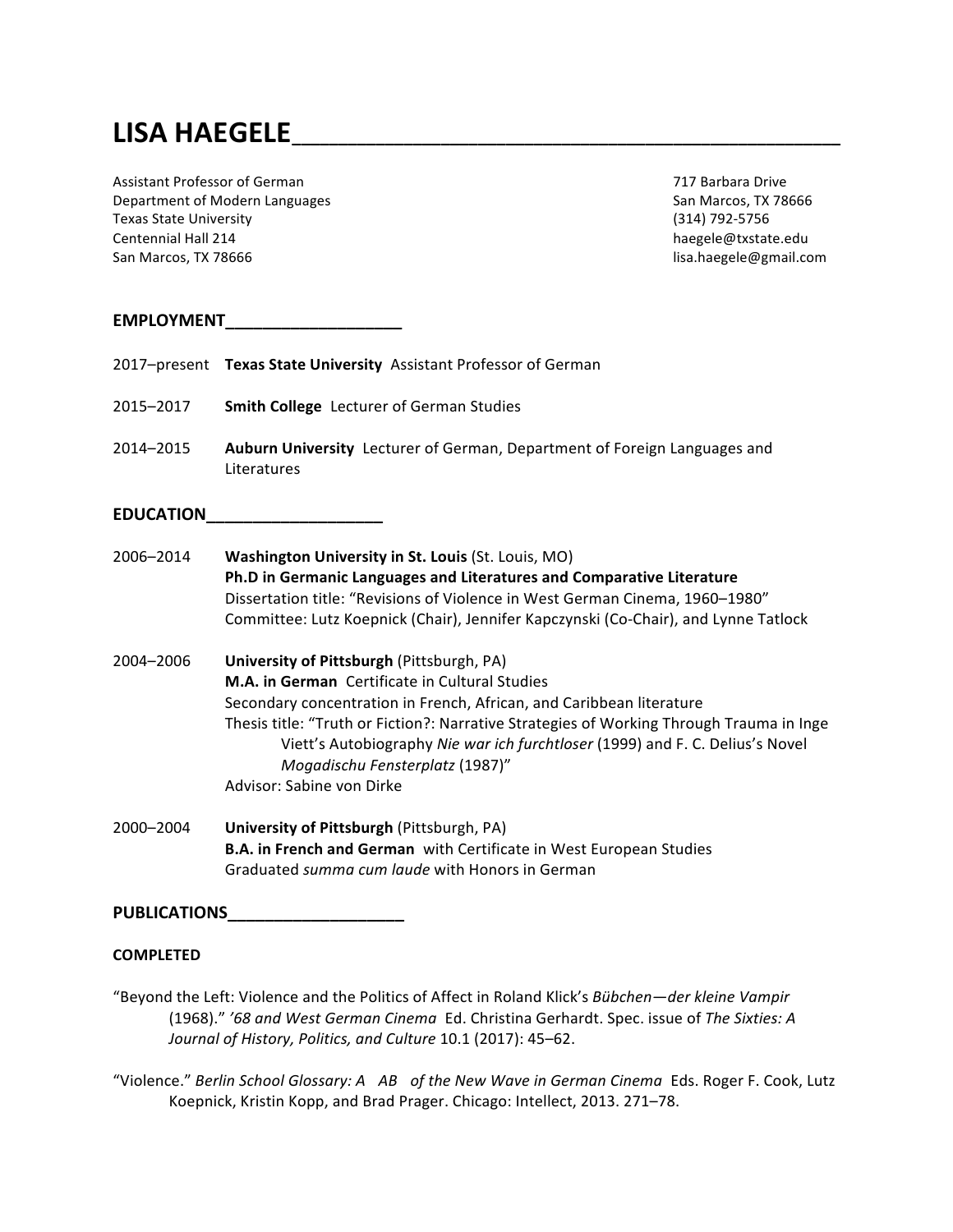- Renke, Klaus. "On the Death of All Hope." Trans. Lisa Haegele. *DEFA after East Germany* Ed. Brigitta Wagner. Rochester, NY: Camden House, 2014. 297-98.
- Schönemann, Hannes. "Herzsprung." Trans. Lisa Haegele. *DEFA after East Germany* Ed. Brigitta Wagner. Rochester, NY: Camden House, 2014. 299-302.
- "Panel Two: Creative Tensions in German Culture." *The Good Germans? New Transatlantic Perspectives: Conference Report* Berlin: Freie Universität Berlin and the German Studies Association, 2011. 3– 4.

## **REVISED AND RESUBMITTED**

"Gender, Genre, and Possibilities of Romantic Love in Maren Ade's *Alle Anderen* (2009) and *Blue Valentine* (Derek Cianfrance, 2010)." *Transnational Art-Cinema: The Berlin School an Its Global Contexts* Eds. Marco Abel and Jaimey Fisher. Detroit, MI: Wayne State University Press, 2018. (forthcoming) 

## **IN PROGRESS**

- "Guns, Girls, and Gynecologists: West German Exploitation and the St. Pauli Film Wave in the Late 1960s." *Celluloid Revolt: German Screen Cultures an the Long Sixties* Eds. Marco Abel and Christina Gerhardt. Rochester, NY: Camden House, 2018.
- "Breaking Borders: Niklaus Schilling's Spy Drama *Der Willi-Busch-Report* (1979)." *Cold War Spy Stories*. Eds. Valentina Glajar, Alison Lewis, and Corina Petrescu. Lincoln, NE: University of Nebraska Press, 2018.
- "Avenging Men: Feminist Underground Comix and Ziska Riemann's *Lollipop Monster* (2011)." *Women on Men: Female Filmmakers Look Back* Eds. Mary-Elizabeth O'Brien and Muriel Cormican.

## **RESEARCH INTERESTS**

Comparative German studies; twentieth and twenty-first century German literature, film, and television; the "Sixties"; German aesthetic philosophy from the eighteenth century to the present; queer and minority cinema; new media; francophone Caribbean and African literature.

## **TEACHING INTERESTS\_\_\_\_\_\_\_\_\_\_\_\_\_\_\_\_\_\_\_**

All levels of German language; German cinema; German aesthetic philosophy; German Romanticism; German Realism; Age of Goethe; women and gender studies; literature and the Holocaust; the RAF and terrorism in popular culture.

| <b>TEACHING EXPERIENCE</b> |  |
|----------------------------|--|
|                            |  |

**TEXAS STATE UNIVERSITY (2017-present)**

**German 3304A: Gangster, Mörder, Räuber, Hacker: Deutsche Kriminalfilme von Weimar bis heute**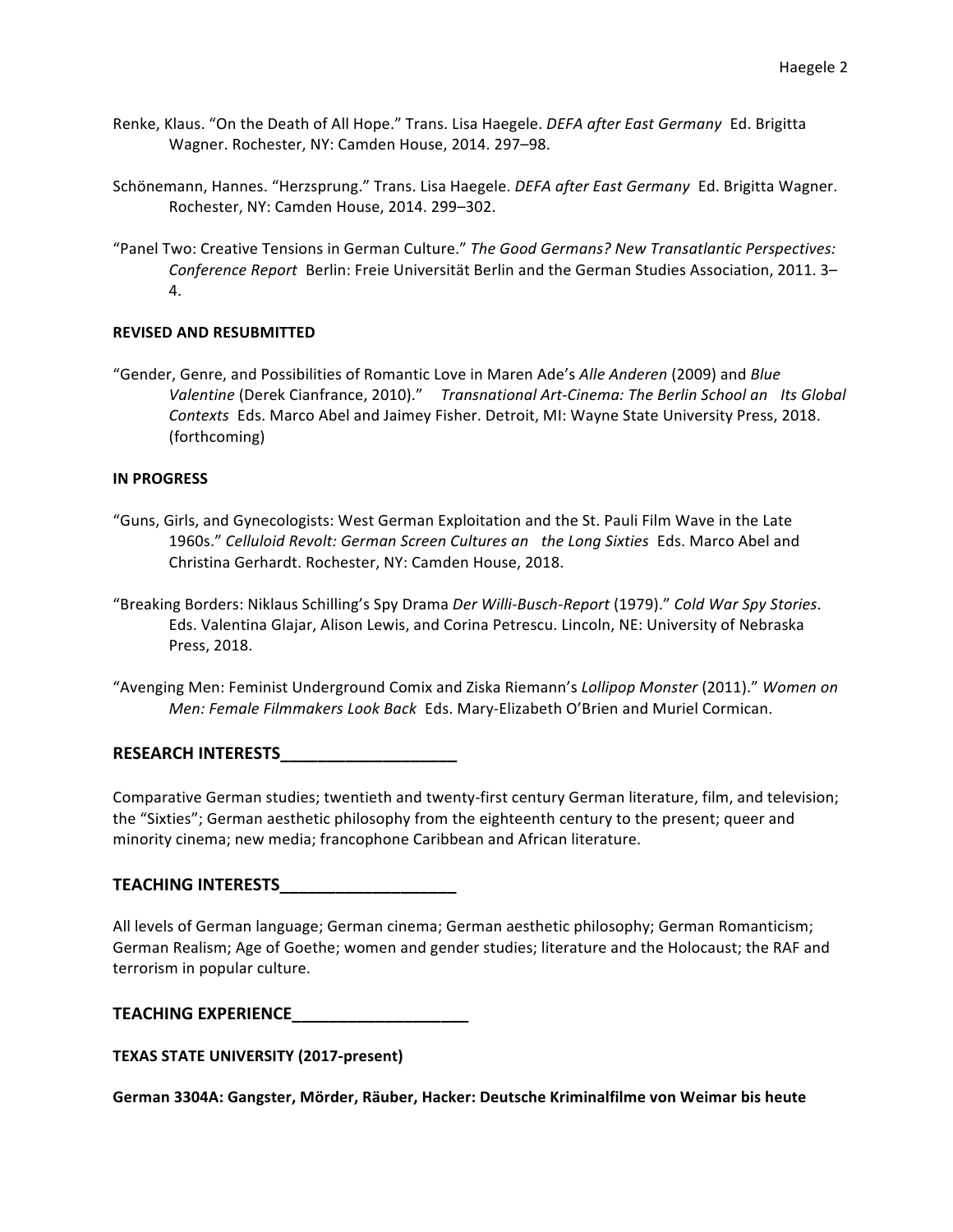Upper-level German film course conducted in German. Developed syllabus and teaching materials, evaluated student performance. 20 students.

#### **German 2301: Intermediate German I**

Textbook used: *Deutsch Zusammen: A Communicative Course in German* (Macmillan, 1990). Developed syllabus and teaching materials, evaluated student performance. 1 students.

#### **SMITH COLLEGE (2015–2017)**

**German 300: Subversive Fictions: German and Austrian Women Writers in the Nineteenth Century** Advanced German literature course conducted in German. Developed syllabus and teaching materials, evaluated student performance. 16 students.

#### **German 231: Drugs, Delinquents, and Desire: Hamburg in German Cinema**

Conducted in English and cross-listed with Film Studies. Developed syllabus and teaching materials, evaluated student performance. 13 undergraduate students, 2 graduate students.

## **German 110Y, 200**

Taught elementary and intermediate German (10-25 students each), three days a week, as primary instructor. Developed syllabus and all teaching materials, evaluated student performance. Elementary textbook used: *Netzwerk: Deutsch als Fremdsprache* (Langenscheidt, 2012). Teaching materials for the intermediate level included news articles, online videos, songs, advertisements, films, grammar handouts.

## **AUBURN UNIVERSITY (2014–2015)**

#### German 1010, 1020

Taught four sections (20-25 students each) of elementary German each semester, three days a week, as primary instructor. Developed syllabus and all teaching materials, evaluated student performance. Textbook used: *Netzwerk: Deutsch als Fremdsprache* (Langenscheidt, 2012).

## **WASHINGTON UNIVERSITY IN ST. LOUIS (2007–2014)**

#### **German 101, 102, 210, 301, 302, 10 subsection, 30 subsection**

Taught all levels of German as primary and auxiliary instructor. Planned and conducted all lessons, drafted exams and essay questions, and evaluated student performance. Textbooks and texts used: *Kontakte Kaleidoskop Vorsprung*, *Handbuch der deutschen Grammatik* Thomas Brussig's Am kürzeren Ende der Sonnenallee. Regularly incorporated films and online videos in instruction. Designed syllabus for fifth semester.

#### **CompLit 215C: Introduction to Comparative Practice I: Representing Violence**

Designed syllabus and led course. Integrated various media and genres including film, poetry, theater, graphic novel, memoir. Transnational range of primary texts (France, Germany, Martinique, United States, England, Republic of the Congo).

#### **Film 458: Major Film Directors: Ecstasies of the Aesthetic: Herzog, Greenaway, Schnabel**

Teaching assistant for this upper-level course in Film and Media Studies. Taught several eightyminute sessions and graded student essays.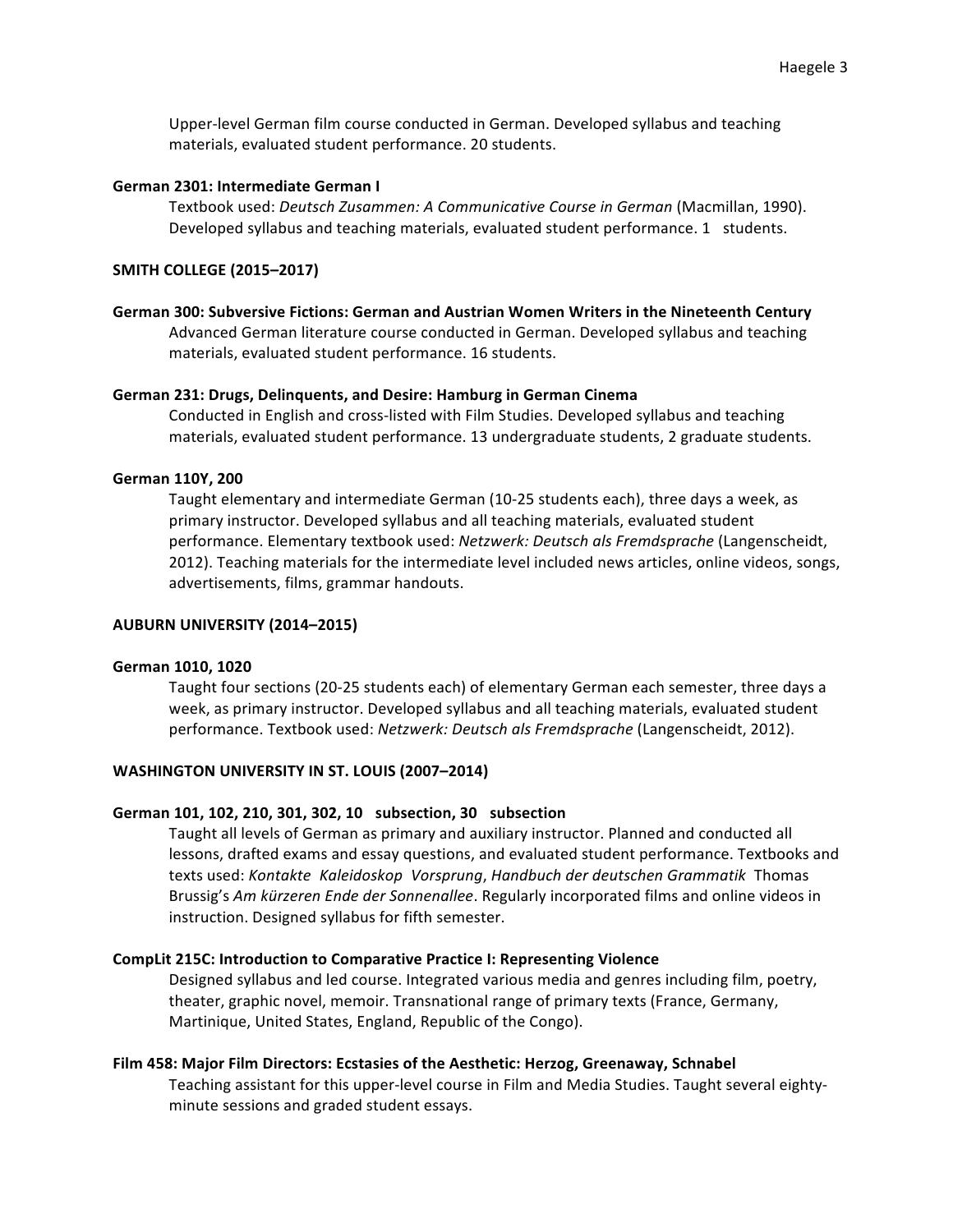Participated in teaching apprenticeship of upper-level literature and culture courses in German and English: taught sessions; observed and discussed teaching strategies; and drafted sample syllabi.

## **UNIVERSITY OF PITTSBURGH (2004–2006)**

#### **German 0001, 0002, 0003**

Taught elementary and intermediate German as primary instructor. Planned and conducted all lessons, drafted exams and essay questions, and evaluated student performance. Textbooks and texts used: *Treffpunkt Deutsch Stimmen eines Jahrhunderts 1888–1990*, Paul Maar's *Neben mir ist noch Platz*.

## **German 1502: Indo-European Folktales**

Teaching assistant for large-enrollment English-language lecture course. Taught six discussion sections per week, 20 students total. Planned and executed all lessons and evaluated student participation.

## **FELLOWSHIPS AND AWARDS\_\_\_\_\_\_\_\_\_\_\_\_\_\_\_\_\_\_\_**

Award for Teaching Excellence, Auburn University, 2015 (nominated)

Dean's Award for Teaching Excellence, Washington University, 2013

Mellon Dissertation Fellowship Summer Seminar, Washington University, 2012

Berlin Program for Advanced German and European Studies Dissertation Fellowship, 2010–2011

Fulbright Research Grant (declined), 2010-2011

Center for the Humanities Reading Group Grant, Washington University, 2010-2014

Grant for Berlin Film School Seminar, University of Missouri, Columbia, MO, 2009

- Max Kade Center for Contemporary German Literature Weekend Seminar Grant at the Deutsches Literaturarchiv Marbach, Washington University 2007
- Summer Graduate Study Grant at the Universität Augsburg, awarded by the German Department at the University of Pittsburgh, 2005
- Helen Pool Rush Award, A Nationality Rooms Scholarship, University of Pittsburgh, for summer study at the Institute for American Universities in Avignon, France, 2003

Lambda Sigma Honors Fraternity, University of Pittsburgh, 2001–2003

Valero Energy Corporation Scholarship, 2002

Academic Scholarship, University of Pittsburgh, 2000–2004

## **INVITED LECTURES\_\_\_\_\_\_\_\_\_\_\_\_\_\_\_\_\_\_\_**

"The New Munich School and the '*Ästhetische Linke*': Violence and Politics in the Films of Rudolf Thome and Volker Schlöndorff." Keynote lecture for "Die Inszenierung der Politik/Staging Politics," a conference at the University of Pittsburgh, March 18-20, 2016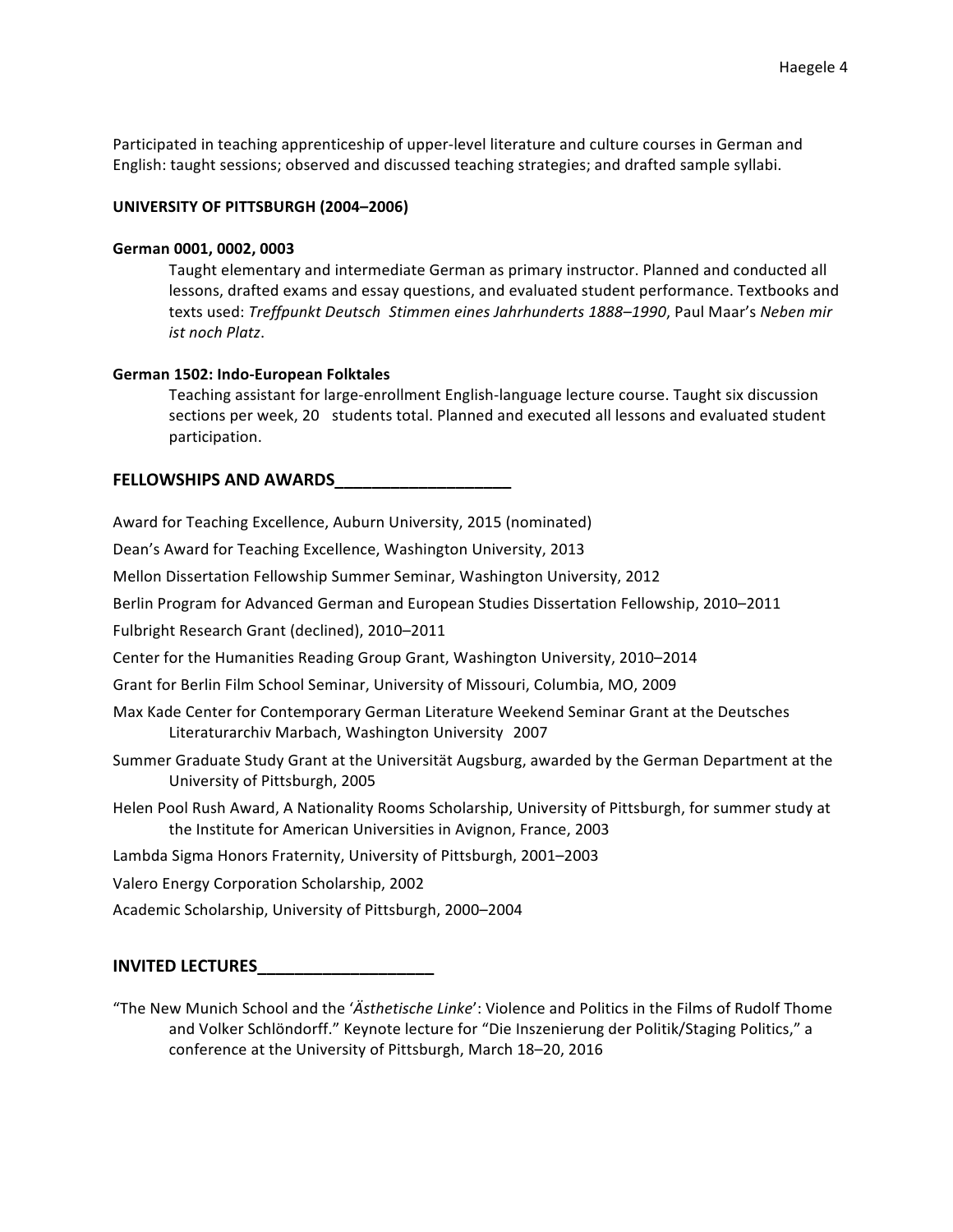# **CONFERENCE PRESENTATIONS, SEMINARS AND SYMPOSIA\_\_\_\_\_\_\_\_\_\_\_\_\_\_\_\_\_\_\_**

- "Avenging Men: Feminist Underground Comix and Ziska Riemann's *Lollipop Monster* (2011)," German Studies Association Seminar, *Women on Men: Female Filmmakers Look Back* Atlanta, GA, 2017
- "The Critical Spy Thriller: Niklaus Schilling's *Der Willi-Busch-Report* (1979) and *Der Westen leuchtet!* (1981/82)," German Studies Association Seminar, *Cold War Spy Stories* San Diego, CA, 2016
- "Beyond the Frame: Violence and the Politics of Perception in Rudolf Thome's *Rote Sonne* (1969) and Volker Schlöndorff's Mord und Totschlag," Five Colleges German Studies Seminar, University of Massachusetts-Amherst, March 8, 2016
- Panel Commentator, Northeast Modern Language Association, "Impulses in 21st-Century Film: *Die Berliner Schule*," Hartford, CT, 2016, March 17, 2016
- "Gender and Genre in Derek Cianfrance's *Blue Valentine* and Maren Ade's *Alle Anderen* A Transnational Perspective," German Studies Association Seminar, *The Berlin School an Its Global Contexts*, Washington, D.C., 2015
- "Violence and Politics in Rudolf Thome's *Rote Sonne* and Arthur Penn's *Bonnie an Clyde*," German Studies Association Seminar, *What Was Politics in '1968'?* Denver, CO, 2013
- Panel moderator, Twenty-Second Annual German Graduate Student Symposium, "Emotion, Affekt, Gefühl: Imagining Feeling in the German Context," Washington University, 2012
- Panel moderator, Twentieth Annual German Graduate Student Symposium, "De/ciphering Id/entities," Washington University, 2010
- Participant in workshop "DEFA after East Germany," Indiana University Bloomington, 2010
- "Postwar Revisions of Race in Robert Stemmle's *Toxi* (1952)." German Studies Association Conference, Washington, D.C., 2009
- Participant in Berlin Film School seminar, University of Missouri-Columbia, 2009
- "Reinterpreting the Holocaust through a 'Democritean' Gaze: Discovering Resistance in the United States Holocaust Memorial Museum's Photograph Album 'Auschwitz through the Lens of the SS." Comparative Literature Graduate Student Symposium, Washington University, 2008
- Panelist on "The Human in the Humanities," Comparative Literature Graduate Student Symposium, Washington University, 2008
- Participant in the Berlin Film School seminar, Washington University, 2008
- "From Traumatic Shots to Balloon Pops: Reframing the Past through Humor in Hans Deppe's *Green is the Heath* (1951)." HumorFest Conference, University of North Carolina-Greenville, 2007

# **PROFESSIONAL SERVICE\_\_\_\_\_\_\_\_\_\_\_\_\_\_\_\_\_\_\_**

Faculty Coordinator for German Club, Smith College, 2015–present

- Faculty Coordinator for German Club and biweekly *Stammtisch* (German conversation table), Auburn University, 2014–2015
- Graduate Student Representative on hiring committee in the Department of Germanic Languages and Literatures, Washington University, 2013
- MLA Regional Delegate for Central and Rocky Mountain Region, 2013–2015